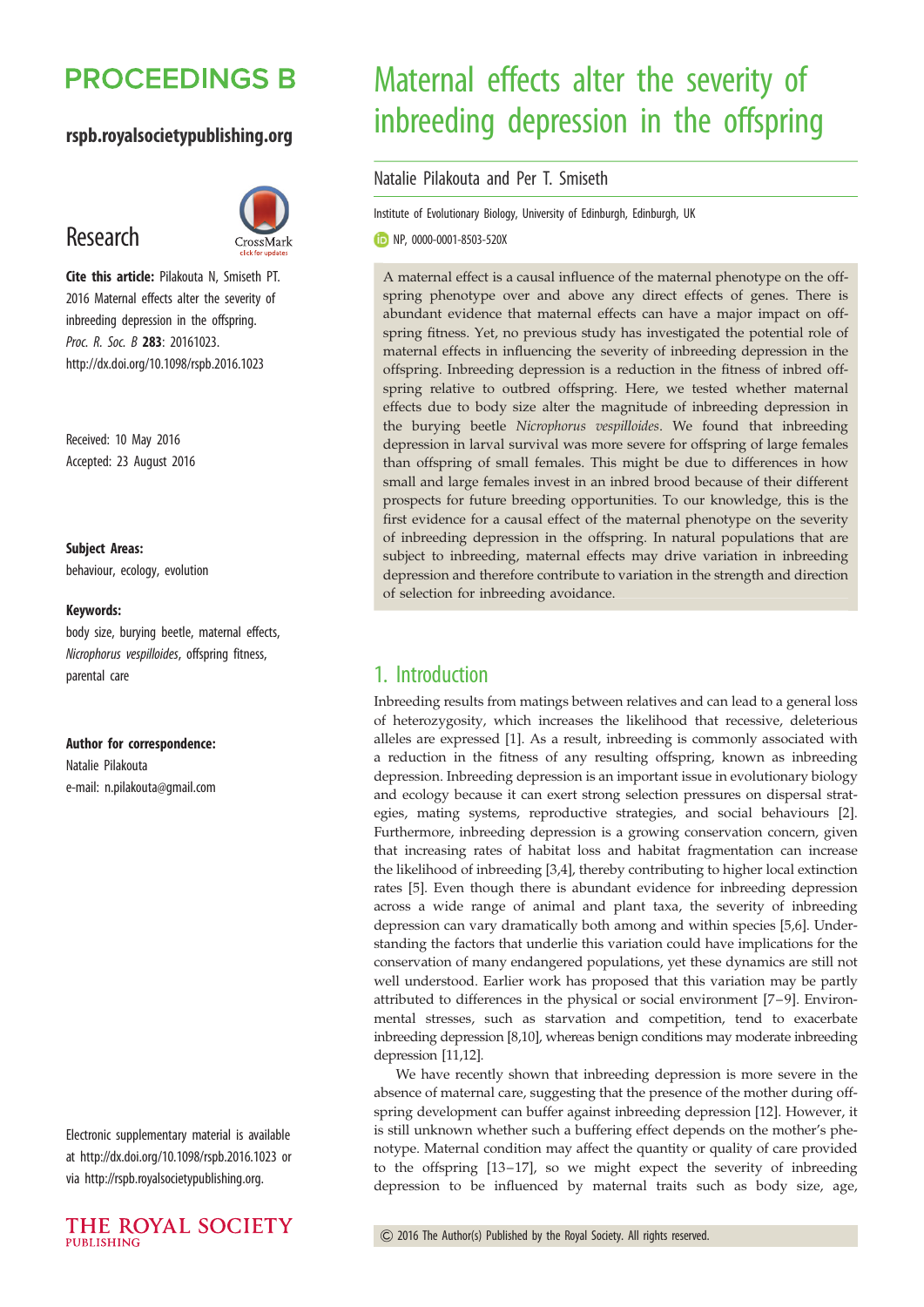$2<sup>2</sup>$ 

nutritional condition, and health status. This type of a causal influence of the maternal phenotype on the offspring phenotype would represent a maternal effect [\[18](#page-5-0)]. Even though the mechanisms and consequences of maternal effects have been studied extensively [[18,19](#page-5-0)], previous work has overlooked the potential role of maternal effects in the context of inbreeding depression.

Here, we use the burying beetle Nicrophorus vespilloides to examine whether maternal body size, an important component of the maternal phenotype, affects the severity of inbreeding depression in the offspring. Burying beetles are a highly suitable study system for addressing this question. They have facultative biparental care, and male removal has no effect on offspring fitness under laboratory conditions [\[20](#page-5-0)], allowing us to focus on maternal effects. Moreover, we have previously shown that there is severe inbreeding depression in this species, with respect to survival at the larval and pupal stages, as well as adult lifespan [[12,21,22](#page-5-0)]. We have also shown that inbreeding depression in the offspring is less severe when the mother is present than when she is removed [\[12](#page-5-0)]. Given that small females provide less post-hatching care than large females [[16,17\]](#page-5-0), we hypothesized that inbred offspring would suffer a greater reduction in fitness (compared with outbred offspring) if they had a small mother than if they had a large mother. To test this hypothesis, we used a  $2 \times 2$  factorial design with the following treatment groups: (i) a large female with outbred offspring, (ii) a small female with outbred offspring, (iii) a large female with inbred offspring, and (iv) a small female with inbred offspring. Because inbreeding depression affects traits across the entire life cycle in this species [\[12](#page-5-0),[21,22\]](#page-5-0), we measured several offspring fitness traits at different life stages: (i) hatching success, (ii) larval mass at dispersal, (iii) survival rate from hatching to dispersal, (iv) survival rate from dispersal to eclosion, and (v) lifespan after eclosion.

## 2. Material and methods

#### (a) Study species

Burying beetles breed on carcasses of small vertebrates. Parents bury the carcass and lay the eggs in the soil around it [\[23\]](#page-5-0). They prepare the carcass by removing any fur or feathers and apply antimicrobial secretions to suppress bacterial and fungal growth [\[23](#page-5-0) – [25](#page-5-0)]. After hatching, larvae crawl to the carcass and start feeding in a crater created by the parents. The larvae can self-feed, but parents also provision larvae with predigested carrion. In addition, parents defend the brood from predators and conspecific competitors [\[26\]](#page-5-0). Although both parents typically provide care, females stay on the carcass for longer and spend more time provisioning food to the larvae [\[17,20,27](#page-5-0) – [29](#page-5-0)]. The larvae disperse from the carcass about 5 days after hatching, which corresponds to the end of the parental care period. They pupate about 10 days after dispersal and eclose as adults about 10 days after pupation.

#### (b) Beetle husbandry

We used virgin beetles from an outbred laboratory population maintained at The University of Edinburgh. The beetles used in this study comprised of second-generation beetles from lines originally collected in Edinburgh, UK. They were housed individually in transparent plastic containers  $(12 \times 8 \times 2 \text{ cm})$  filled with moist soil and kept at 20°C and constant light. All

non-breeding adults were fed small pieces of raw organic beef twice a week.

## (c) Experimental design

In the first part of our experiment, we generated small and large beetles. Because adult body size is determined by larval mass at the dispersal stage [[30,31\]](#page-5-0), it is possible to generate differentsized beetles by removing larvae from the carcass at different times after hatching [\[16,17,32,33\]](#page-5-0). Thus, for each of 89 broods, we removed third-instar larvae weighing  $100 - 150$  mg and 200 – 250 mg to generate small and large adults, respectively. The main advantage of this method was that it allowed us to generate small and large females that were full siblings. We were thus able to remove any potential confounding genetic effects that might have arisen if we had selected small and large individuals from our stock population. After each small or large larva was removed from the carcass, it was placed in an individual container ( $12 \times 8 \times 2$  cm) filled with moist soil. At eclosion, we measured the pronotum width of all female beetles. As intended, there was a substantial difference in the mean  $(\pm s.d.)$  pronotum width of females from the two groups:  $4.04$  ( $\pm$  0.24) mm for small females and 5.33 ( $\pm$ 0.24) mm for large females. There was also no overlap in the range of pronotum widths for small (3.50 – 4.59 mm) and large females (4.99–6.00 mm). Steiger [[16](#page-5-0)] used similar size classes:  $3.97 \left( \pm 0.21 \right)$  mm for small females and  $5.54$  $(\pm 0.23)$  mm for large females. These categories were based on the size range observed in both the laboratory population and beetles collected in the field [\[16\]](#page-5-0).

In the second part of our experiment, we used a  $2 \times 2$  factorial design with the following treatment groups: (i) a large female with outbred offspring, (ii) a small female with outbred offspring, (iii) a large female with inbred offspring, and (iv) a small female with inbred offspring. To produce outbred offspring for treatments (i) and (ii), we paired outbred virgin beetles that had no common ancestors for at least two generations. To produce inbred offspring for treatments (iii) and (iv), we paired outbred virgin beetles that were full siblings. All male and female parents were mated within 15 days after reaching sexual maturity (i.e. 10 – 25 days after eclosion). On the day of mating, we measured each female's prebreeding mass, which was later used to estimate the female's mass change over the breeding attempt (see below). Each experimental pair ( $n = 276$ ) was placed in a transparent plastic container  $(17 \times 12 \times 6$  cm) filled with 1 cm of moist soil and a freshly thawed mouse carcass (Livefoods Direct Ltd, Sheffield, UK) of a standardized size  $(24-26 g)$ . After mating, we checked the containers twice a day for the presence of eggs. As soon as the first eggs were laid, we removed the male from the container. In this species, the amount of care provided by the male is highly variable and male removal has no effect on offspring fitness under laboratory conditions [\[20\]](#page-5-0). Right before larvae started hatching, we recorded the number of eggs laid (clutch size) by counting the number of eggs visible at the bottom of the transparent breeding box [[33,34\]](#page-5-0). Because each box contained a very thin layer of soil, the number of eggs at the bottom of the box was very close to the actual clutch size [[34](#page-5-0)].

When all larvae had dispersed from the carcass, we weighed the female again. By subtracting each female's prebreeding mass from her postbreeding mass, we calculated her mass change over the breeding attempt, as a measure of somatic investment and thus allocation to future reproduction [[32,35\]](#page-5-0). Females were then transferred to individual containers  $(12 \times 8 \times 2 \text{ cm})$  filled with moist soil. They were checked twice a week until death to determine their postbreeding lifespan, as a measure of their residual reproductive value [[33](#page-5-0)].

At the dispersal stage, we also recorded the number of unhatched eggs visible at the bottom of the box, the number of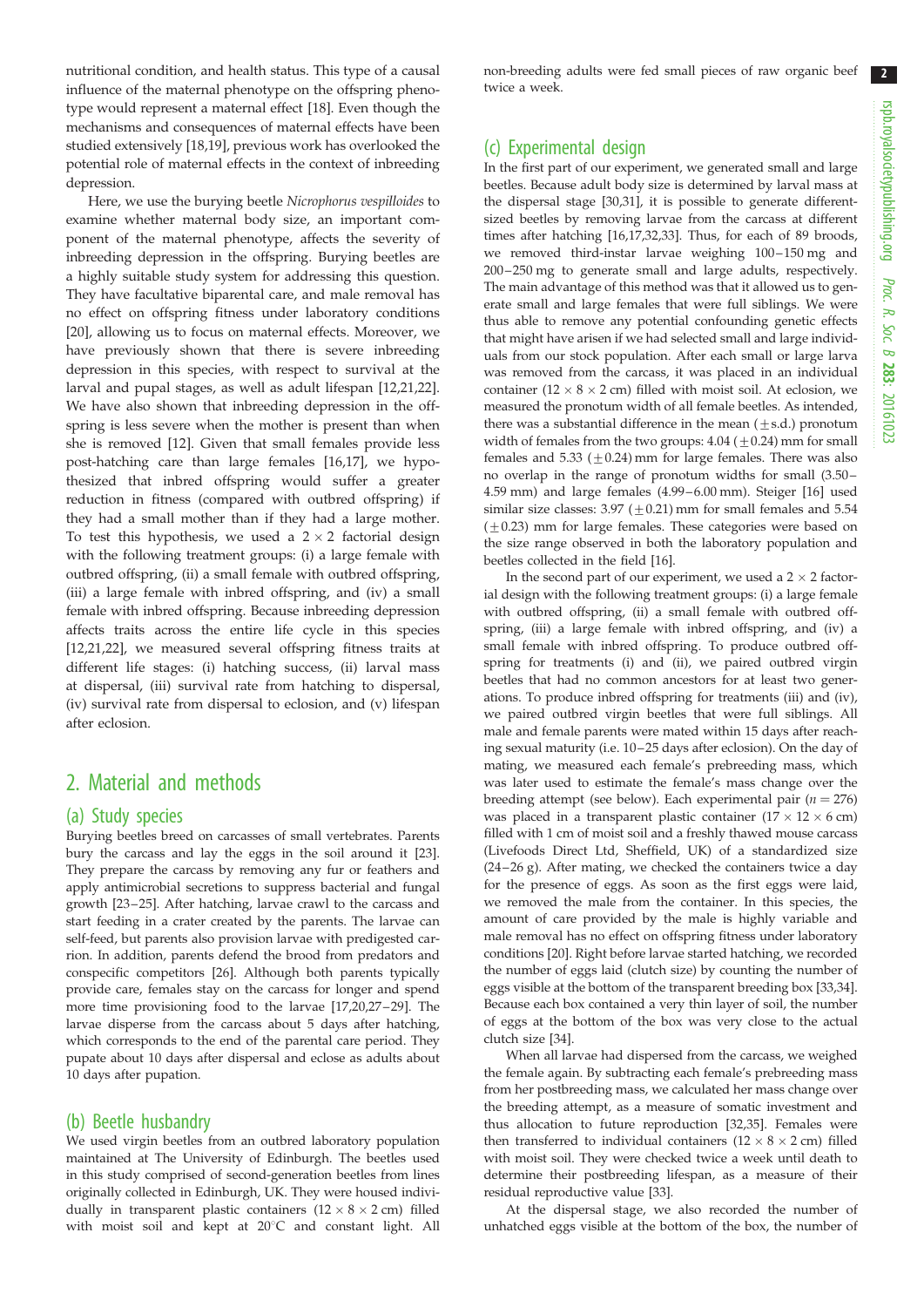<span id="page-2-0"></span>Table 1. Effects of inbreeding (outbred or inbred offspring), maternal body size (large or small), and their interaction on female reproductive decisions (clutch size and mass change) and residual reproductive value (postbreeding lifespan). We provide information on the test statistic (F or LR  $\chi_1^2$  for linear models or generalized linear models, respectively) and  $p$ -value for each variable. Statistically significant  $p$ -values are indicated in italics.

|                                     | offspring inbreeding status |                  | female size            |                  | interaction            |          |
|-------------------------------------|-----------------------------|------------------|------------------------|------------------|------------------------|----------|
|                                     | <b>F/LR</b> $\chi_1^2$      | <i>p</i> -values | <b>F/LR</b> $\chi^2_1$ | <i>p</i> -values | <b>F/LR</b> $\chi_1^2$ | o-values |
| clutch size                         | l 90                        |                  |                        | N NNN 1          |                        | 0.86     |
| female mass change (%)              |                             |                  |                        | 0 O 1            |                        | 0.65     |
| female postbreeding lifespan (days) |                             |                  |                        |                  |                        |          |

surviving larvae, and the total mass of the brood. By subtracting the number of unhatched eggs from the clutch size recorded earlier, we estimated the number of eggs that hatched. We then divided the number of eggs that hatched successfully by clutch size to calculate hatching success. We also calculated the average larval mass in each brood by dividing total brood mass by the number of larvae. We placed all larvae from each brood into large transparent containers ( $17 \times 12 \times 6$  cm) filled with moist soil. Approximately 20 days later, we recorded the number of individuals that eclosed successfully from each brood to calculate the survival rate from dispersal to eclosion. At this stage, up to six beetles from each brood were placed into individual containers  $(12 \times 8 \times 2$  cm). We tracked the adult lifespan of these offspring ( $n = 872$ ) by checking them twice a week until death. The sample sizes for matings with at least one offspring surviving until eclosion were as follows:  $n = 46$  for large females with outbred broods,  $n = 54$  for small females with outbred broods,  $n = 40$  for large females with inbred broods, and  $n = 43$  for small females with inbred broods.

### (d) Data analysis

All analyses were performed using R v. 3.2.3. We used linear models for continuous traits with normally distributed random errors (average larval mass, adult offspring lifespan, female mass change, and female postbreeding lifespan). For discrete traits, we used generalized linear models fitted with a Poisson error distribution (clutch size). For proportion data, we used generalized linear models fitted with a binomial distribution (survival to dispersal and survival to eclosion) or a binomial distribution corrected for overdispersion (hatching success). Proportion data were entered into the models using the 'cbind' function. In all of these models, we analysed absolute differences rather than log-transformed measures [\[36\]](#page-6-0), as relative measures of inbreeding depression are potentially biased [[37\]](#page-6-0).

All models included the following factors: offspring inbreeding status (outbred or inbred), maternal body size (large or small), and the interaction between the two. A statistically significant interaction would suggest that maternal body size affects the severity of inbreeding depression in the offspring (i.e. the extent to which inbred offspring perform less well compared with outbred offspring). Carcass size was added as a covariate in all models, because the amount of resources available may influence female reproductive decisions and offspring performance. Indeed, we found that females laid more eggs on larger carcasses (LR  $\chi_1^2 = 8.87$ ,  $p < 0.01$ ), and larvae had a higher survival rate on larger carcasses (LR  $\chi_1^2 = 6.47$ ,  $p = 0.01$ ). There was also a non-significant trend for females to gain more mass on larger carcasses ( $F = 3.20$ ,  $p = 0.08$ ). In addition, we added maternal age as a covariate in all models, because it can influence female reproductive decisions and offspring performance. Accordingly, we found that younger females laid fewer eggs (LR  $\chi_1^2 = 8.56$ ,  $p < 0.01$ ) and their offspring had a higher survival

rate from hatching to dispersal (LR  $\chi_1^2 = 28.8$ ,  $p < 0.0001$ ). Lastly, we added sex as a covariate in the model for adult lifespan of the offspring and found that male offspring had a shorter lifespan after eclosion than female offspring ( $F = 9.16$ ,  $p < 0.001$ ). Decisions on which covariates to include in the final models were based on Akaike information criterion (AIC) scores.

## 3. Results

#### (a) Effects of inbreeding

There was no difference in clutch size, mass change, or postbreeding lifespan between females that were mated to their brothers and females that were mated to unrelated males (table 1; electronic supplementary material, table S1). However, inbreeding had significant effects on the offspring's fitness ([table 2;](#page-3-0) electronic supplementary material, table S1). Inbred larvae suffered substantial inbreeding depression in three of the five traits we measured: survival from hatching to dispersal, survival from dispersal to eclosion, and adult lifespan [\(figure 1](#page-4-0)). There was no evidence for inbreeding depression in hatching success or larval mass at the dispersal stage ([table 2](#page-3-0); electronic supplementary material, table S1).

### (b) Effects of female body size

Small females laid fewer eggs, gained relatively less mass over the breeding attempt, and had a shorter postbreeding lifespan than large females (table 1; electronic supplementary material, table S1). Small females also produced larvae that had a lower mass at the dispersal stage than larvae of large females [\(table 2](#page-3-0); electronic supplementary material, table S1). However, female body size had no effect on hatching success, survival to dispersal, survival to eclosion, or adult lifespan of the offspring ([table 2](#page-3-0); electronic supplementary material, table S1).

#### (c) Interaction between inbreeding and female size

There was a significant interaction between offspring inbreeding status and female size on survival to dispersal ([table 2\)](#page-3-0). This interaction reflected that offspring of large females suffered a greater reduction in fitness due to inbreeding than offspring of small females ([figure 2\)](#page-4-0). In other words, inbreeding depression in survival to dispersal was more severe for offspring of large mothers than those of small mothers ([figure 1\)](#page-4-0). There was no such interaction on hatching success, larval mass, survival to eclosion, or offspring lifespan after eclosion ([table 2\)](#page-3-0). Similarly, there was no interaction on female reproductive decisions or residual reproductive value (table 1).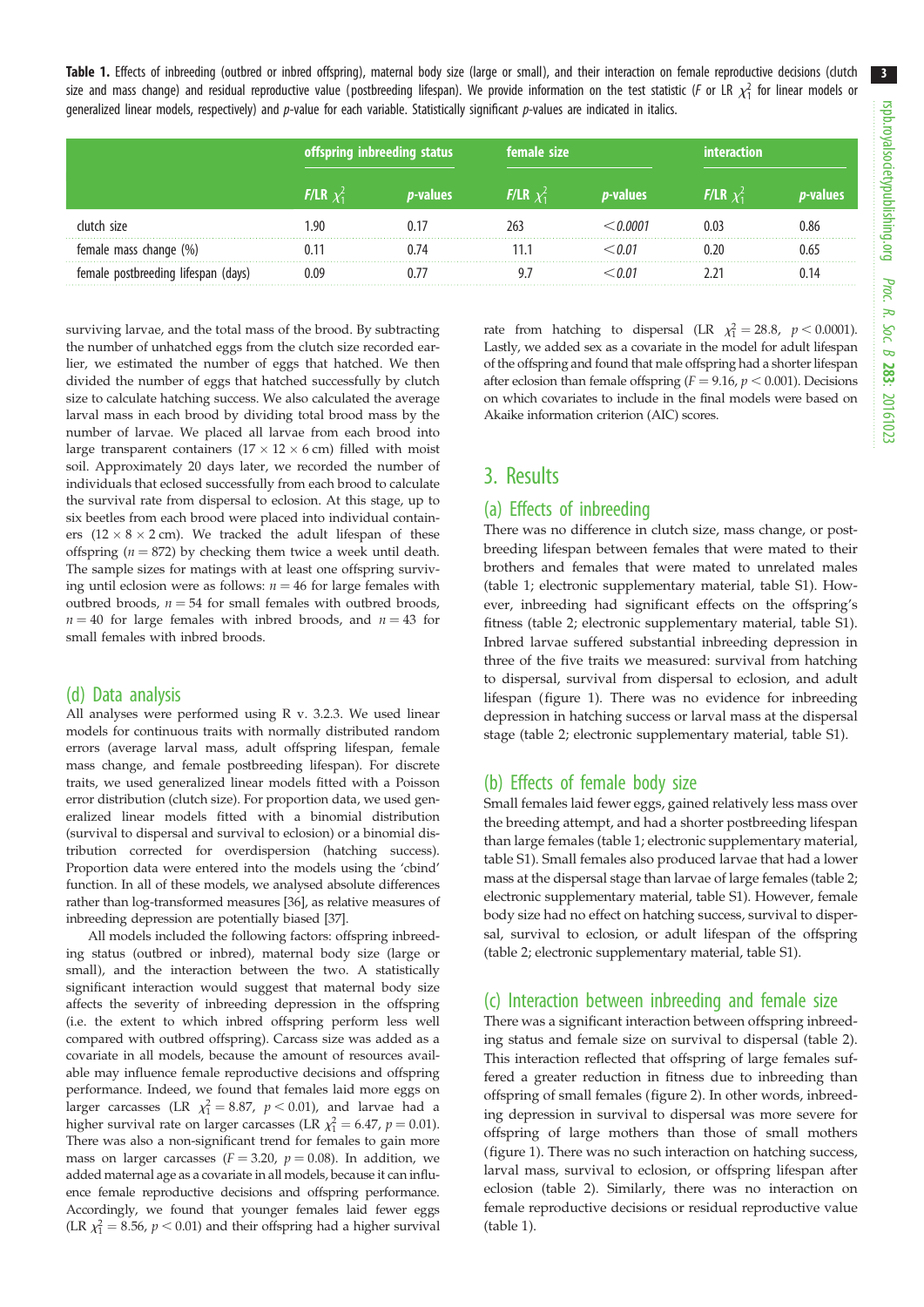<span id="page-3-0"></span>

|                           | offspring inbreeding status |         | female size       |         |               |  |
|---------------------------|-----------------------------|---------|-------------------|---------|---------------|--|
|                           | <b>F/LR</b> $x_1$           | p-value | <b>F/LR</b> $x_1$ | p-value | $F/LR$ $\chi$ |  |
| hatching success (%)      |                             |         | l N9              |         |               |  |
| average larval mass (mg)  |                             |         |                   |         |               |  |
| survival to dispersal (%) |                             |         | በ በና              |         |               |  |
| survival to eclosion (%)  |                             |         |                   |         |               |  |
| pring adult lifespan.     |                             |         | -40               |         |               |  |

## 4. Discussion

In this study, we tested whether the mother's phenotype can influence the severity of inbreeding depression in her offspring. We found evidence for inbreeding depression in three of the five traits we measured: survival from hatching to dispersal, survival from dispersal to eclosion, and post-eclosion lifespan ([table 1\)](#page-2-0). In addition, we found a significant interaction between inbreeding and maternal body size on survival to dispersal. This interaction reflected that inbreeding depression in this trait was more severe for offspring of large females than offspring of small females [\(figure 2\)](#page-4-0). There was no such interaction on survival to eclosion or post-eclosion lifespan. Although we found an interaction in only one of these fitness traits, we note that this trait was also the one with the highest level of inbreeding depression [\(figure 1\)](#page-4-0). In summary, our key finding was that offspring of large females suffered a lower survival rate from hatching to dispersal if they were inbred than if they were outbred, whereas inbred and outbred offspring of small females had a similar survival rate [\(figure 2](#page-4-0)). To our knowledge, this is the first evidence for a causal effect of the maternal phenotype on the severity of inbreeding depression in the offspring.

Until now, very few studies have considered maternal effects in the context of inbreeding depression, and all of these were conducted on plants [[38](#page-6-0)–[41\]](#page-6-0). Moreover, none of these studies established a causal link between maternal effects and the magnitude of inbreeding depression. For example, Wolfe [[38\]](#page-6-0) found that maternal effects influenced early-life fitness traits in Hydrophyllum appendiculatum, while inbreeding depression affected late-life fitness traits. He proposed two plausible explanations for this pattern: (i) maternal effects substantially reduce the severity of inbreeding depression in early-life fitness traits, so no inbreeding depression is detected during this life stage or (ii) inbreeding depression is more severe in later life stages because of the cumulative effect of smaller fitness reductions in earlier life stages [\[38](#page-6-0)]. Nevertheless, Wolfe [38] could not distinguish between these two explanations, so it is unclear whether the mother's phenotype influences the severity of inbreeding depression in this species.

Here, we demonstrate that maternal body size can alter the severity of inbreeding depression in larval survival in the burying beetle N. vespilloides. Inbred offspring of large

females suffered lower survival from hatching to dispersal than outbred ones, whereas offspring of small females had the same survival rate regardless of their inbreeding status. The fact that there was no detectable inbreeding depression in this trait for offspring of small females suggests that maternal effects completely masked the deleterious effects of inbreeding on early-life offspring performance. In a population where the majority of females are small, such a masking effect could effectively hide the inbred genotype from natural selection, with potential consequences for the level of genetic load in the population [\[38](#page-6-0)].

We expected that inbreeding depression would be less severe for offspring of large females than those of small females, because females that are in better condition might have the capacity to provide more care. Yet, we found evidence for the opposite pattern. One plausible explanation is that large females have larger clutches [\(table 1\)](#page-2-0), resulting in more intense sibling competition, which might in turn exacerbate the severity of inbreeding depression. We think this is unlikely given our earlier work showing that sibling competition does not exacerbate inbreeding depression in this species [[22\]](#page-5-0). Additionally, our mean brood size was relatively small (potentially due to seasonal variation in reproductive success [\[42](#page-6-0)]), suggesting a low level of sibling competition in our study. An alternative explanation is that small and large females differ in how they invest in an inbred brood because of their different prospects for future breeding opportunities. Large females are more successful at acquiring and defending a carcass against conspecific competitors [[30\]](#page-5-0), so they have a higher residual reproductive value than small females, which may only breed once. Thus, a small female might maximize her reproductive effort during a breeding attempt regardless of her offspring's inbreeding status. On the other hand, when a large female mates with a relative and produces a brood of inbred, low-quality offspring, she might reduce her investment in current reproduction in order to take advantage of additional breeding opportunities in the future. Such adjustments in maternal investment could be mediated through changes in prehatching effort (e.g. egg size, nutrients deposited into the eggs) and/or post-hatching effort (e.g. provisioning rate), leading to a reduction in the survival of inbred offspring reared by large mothers. Nevertheless, this interpretation assumes that N. vespilloides females have the ability to recognize their relatives and/or the inbreeding status or overall quality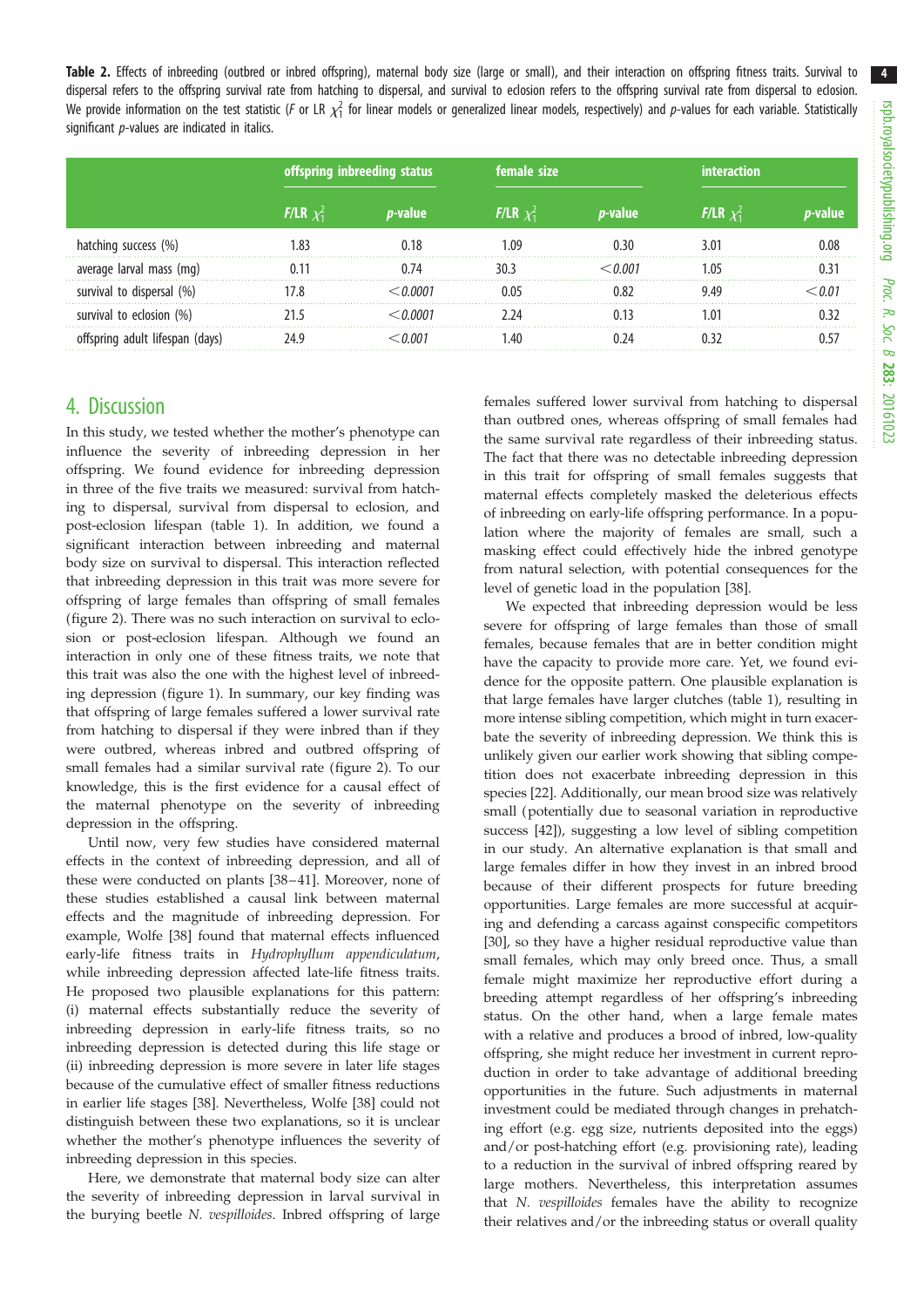5

<span id="page-4-0"></span>

Figure 1. Inbreeding depression ( $\delta$ ) in offspring with large mothers (black bars) or small mothers (grey bars). Inbreeding depression was calculated as a proportional change in mean fitness of outbred  $(w_0)$  and inbred  $(w_i)$  offspring, using the equation  $\delta = (w_0 - w_i)/w_0$ . Survival to dispersal is the offspring survival rate from hatching to dispersal, which corresponds to the end of the parental care period. Survival to eclosion is the offspring survival rate from dispersal to eclosion. Adult lifespan refers to the number of days an individual was alive after eclosion.

of their offspring. Further work is needed to determine whether females behave differently towards inbred and outbred offspring.

We expect inbreeding to be relatively rare in N. vespilloides, which makes this species a good model for understanding how the fitness costs of inbreeding are influenced by maternal effects in species that do not regularly inbreed. There are two important reasons it is useful to focus on species where inbreeding is relatively rare: (i) inbreeding depression is a greater concern for species with no prior history of inbreeding because deleterious, recessive alleles have not yet been purged from the population and (ii) once a species has a significant history of inbreeding, parental behaviours and other family interactions might be modified by selection due to inbreeding. Thus, species with a history of inbreeding might not be appropriate as models for endangered species that have only recently become subject to inbreeding. In principle, all populations are potentially at risk of inbreeding in the future, given increasing habitat loss and other human-induced disturbances that increase the chances of inbreeding [[3](#page-5-0)]. It is therefore important to improve our understanding of how populations that become subject to inbreeding may cope with inbreeding depression.

Our study shows that maternal effects have the potential to influence the magnitude of inbreeding depression in the offspring. We encourage future research to investigate this previously unexplored issue in other taxa, because this pattern may be widespread in natural populations that suffer from inbreeding depression. If that is the case, it could have important implications for conservation efforts. Maternal effects are inextricably linked to maternal condition, which may vary over time within a population due to seasonal changes in weather and food availability [[43](#page-6-0)–[45](#page-6-0)]. Maternal effects may therefore contribute to temporal variation in



**Figure 2.** Mean ( $\pm$  standard error (s.e.)) survival rate from hatching to dispersal for outbred (grey) or inbred (white) offspring of small or large females. Inbred offspring of large females suffered lower survival from hatching to dispersal than outbred ones, whereas offspring of small females had the same survival rate regardless of their inbreeding status.

inbreeding depression in natural populations that are subject to environmental variability. In species where estimates of inbreeding depression  $(\delta)$  are sensitive to maternal condition, a better understanding of the role of maternal effects may be important for the conservation and management of endangered populations. The presence of maternal effects might cause researchers to overestimate or underestimate inbreeding depression as a threat to population viability depending on the state of females at the time of data collection and on the particular subsample of females used in the study.

Our findings also have general implications for evolutionary biology, because if maternal condition influences inbreeding depression in the offspring, we might expect selection for inbreeding avoidance to depend on the average maternal condition in the population. Depending on the parents' capacity to moderate the deleterious effects of inbreeding in the offspring, there might be selection for inbreeding avoidance, tolerance or even preference. Existing theory [[46](#page-6-0)–[48](#page-6-0)] has overlooked the possibility that maternal effects might influence animal inbreeding strategies. Until now, theoretical models have focused on how the costs of dispersal, mating system, mate encounter rate, and kin recognition might shape the balance between inbreeding tolerance and avoidance [\[46](#page-6-0) –[48](#page-6-0)]. We propose that incorporating maternal effects into such models may help us better understand and predict when animals should avoid, tolerate, or prefer inbreeding, which has so far been challenging [\[2\]](#page-5-0).

In summary, our study provides novel insights into the role of maternal effects in altering the expression of inbreeding depression. We show that inbreeding depression in larval survival was less severe for offspring of small females than for offspring of large females. This pattern might be driven by differences in how small and large females invest in an inbred (low-quality) brood because of their different prospects for future reproduction. We recommend that future research investigates how other maternal traits, such as age, nutritional condition, and health status, might affect the severity of inbreeding depression within or among populations. In natural populations that are subject to inbreeding, maternal effects may contribute to both variation in the magnitude of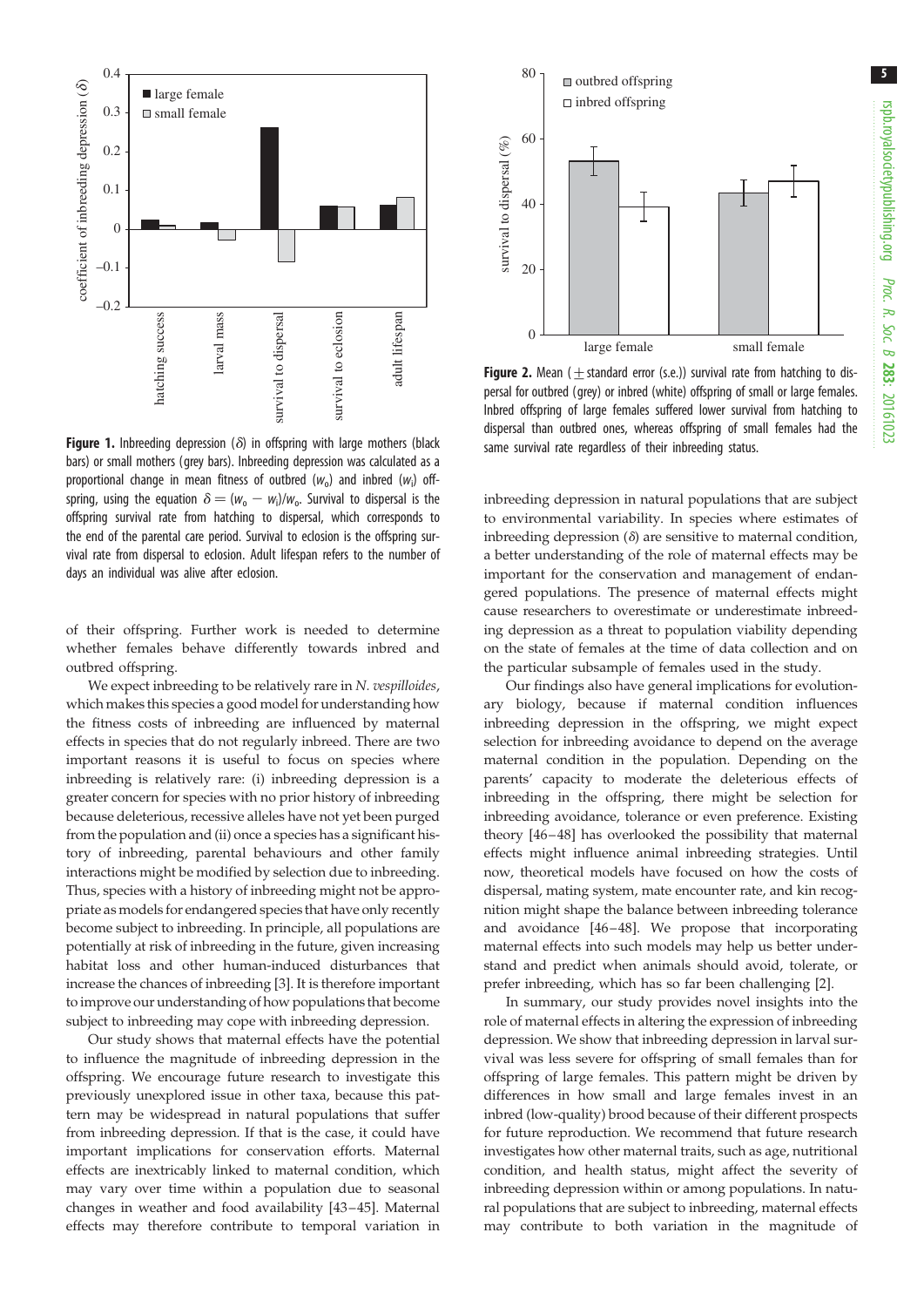6

<span id="page-5-0"></span>inbreeding depression and variation in the strength and direction of selection for inbreeding avoidance.

Data accessibility. The raw data are available on the Dryad Digital Repository [[49\]](#page-6-0).

Authors' contributions. N.P. conceived the study, designed the study, collected data, carried out the statistical analyses, and wrote the manuscript. P.T.S. helped design the study and provided feedback on the manuscript.

Competing interests. We have no competing interests.

## **References**

- 1. Charlesworth D, Charlesworth B. 1987 Inbreeding depression and its evolutionary consequences. Annu. Rev. Ecol. Syst. 18, 237– 268. ([doi:10.1146/](http://dx.doi.org/10.1146/annurev.es.18.110187.001321) [annurev.es.18.110187.001321\)](http://dx.doi.org/10.1146/annurev.es.18.110187.001321)
- 2. Szulkin M, Stopher KV, Pemberton JM, Reid JM. 2013 Inbreeding avoidance, tolerance, or preference in animals? Trends Ecol. Evol. 28, 20– 211. ([doi:10.](http://dx.doi.org/10.1016/j.tree.2012.10.016) [1016/j.tree.2012.10.016](http://dx.doi.org/10.1016/j.tree.2012.10.016))
- 3. Andersen LW, Fog K, Damgaard C. 2004 Habitat fragmentation causes bottlenecks and inbreeding in the European tree frog (Hyla arborea). Proc. R. Soc. Lond. B 271, 1293– 1302. ([doi:10.1098/rspb.2004.](http://dx.doi.org/10.1098/rspb.2004.2720) [2720\)](http://dx.doi.org/10.1098/rspb.2004.2720)
- 4. Keller I, Largiadèr CR. 2003 Recent habitat fragmentation caused by major roads leads to reduction of gene flow and loss of genetic variability in ground beetles. Proc. R. Soc. Lond. B 270, 417– 423. [\(doi:10.1098/rspb.2002.2247](http://dx.doi.org/10.1098/rspb.2002.2247))
- 5. Keller LF, Waller DM. 2002 Inbreeding effects in wild populations. Trends Ecol. Evol. 17, 230-241. [\(doi:10.1016/S0169-5347\(02\)02489-8](http://dx.doi.org/10.1016/S0169-5347(02)02489-8))
- 6. Crnokrak P, Roff D. 1999 Inbreeding depression in the wild. *Heredity* 83, 260-270. [\(doi:10.1038/sj.](http://dx.doi.org/10.1038/sj.hdy.6885530) [hdy.6885530](http://dx.doi.org/10.1038/sj.hdy.6885530))
- 7. Armbruster P, Reed DH. 2005 Inbreeding depression in benign and stressful environment. Heredity 95, 235– 242. ([doi:10.1038/sj.hdy.6800721](http://dx.doi.org/10.1038/sj.hdy.6800721))
- 8. Fox CW, Reed DH. 2010 Inbreeding depression increases with environmental stress: an experimental study and meta-analysis. Evolution 65, 246– 258. ([doi:10.1111/j.1558-5646.2010.](http://dx.doi.org/10.1111/j.1558-5646.2010.01108.x) [01108.x\)](http://dx.doi.org/10.1111/j.1558-5646.2010.01108.x)
- 9. Meunier J, Kölliker M. 2013 Inbreeding depression in an insect with maternal care: influences of family interactions, life stage and offspring sex. J. Evol. Biol. 26, 2209– 2220. [\(doi:10.1111/jeb.12217\)](http://dx.doi.org/10.1111/jeb.12217)
- 10. Reed DH, Fox CW, Enders LS, Kristensen TN. 2012 Inbreeding-stress interactions: evolutionary and conservation consequences. Ann. N. Y. Acad. Sci. 1256, 33 – 48. [\(doi:10.1111/j.1749-6632.2012.](http://dx.doi.org/10.1111/j.1749-6632.2012.06548.x) [06548.x\)](http://dx.doi.org/10.1111/j.1749-6632.2012.06548.x)
- 11. Avilés L, Bukowski TC. 2006 Group living and inbreeding depression in a subsocial spider. Proc. R. Soc. B 273, 157-163. ([doi:10.1098/rspb.](http://dx.doi.org/10.1098/rspb.2005.3308) [2005.3308\)](http://dx.doi.org/10.1098/rspb.2005.3308)
- 12. Pilakouta N, Jamieson S, Moorad JA, Smiseth PT. 2015 Parental care buffers against inbreeding depression in burying beetles. Proc. Natl Acad.

Sci. USA 112, 8031-8035. ([doi:10.1073/pnas.](http://dx.doi.org/10.1073/pnas.1500658112) [1500658112\)](http://dx.doi.org/10.1073/pnas.1500658112)

- 13. Andersen R, Gaillard J-M, Linnell JDC, Duncan P. 2000 Factors affecting maternal care in an income breeder, the European roe deer. J. Anim. Ecol. 69, 672– 682. ([doi:10.1046/j.1365-2656.2000.](http://dx.doi.org/10.1046/j.1365-2656.2000.00425.x) [00425.x](http://dx.doi.org/10.1046/j.1365-2656.2000.00425.x))
- 14. Bales K, French JA, Dietz JM. 2002 Explaining variation in maternal care in a cooperatively breeding mammal. Anim. Behav.  $63$ ,  $453 - 461$ . [\(doi:10.1006/anbe.2001.1954\)](http://dx.doi.org/10.1006/anbe.2001.1954)
- 15. Wong JWY, Kölliker M. 2012 The effect of female condition on maternal care in the European earwig. Ethology 118, 450– 459. ([doi:10.1111/j.1439-0310.](http://dx.doi.org/10.1111/j.1439-0310.2012.02030.x) [2012.02030.x\)](http://dx.doi.org/10.1111/j.1439-0310.2012.02030.x)
- 16. Steiger S. 2013 Bigger mothers are better mothers: disentangling size-related prenatal and postnatal maternal effects. Proc. R. Soc. B 280, 20131225. [\(doi:10.1098/rspb.2013.1225\)](http://dx.doi.org/10.1098/rspb.2013.1225)
- 17. Pilakouta N, Richardson J, Smiseth PT. 2015 Statedependent cooperation in burying beetles: parents adjust their contribution towards care based on both their own and their partner's size. J. Evol. Biol. 28, 1965 – 1974. [\(doi:10.1111/jeb.12712\)](http://dx.doi.org/10.1111/jeb.12712)
- 18. Wolf JB, Wade MJ. 2009 What are maternal effects (and what are they not)? Phil. Trans. R. Soc. B 364, 1107– 1115. [\(doi:10.1098/rstb.2008.0238](http://dx.doi.org/10.1098/rstb.2008.0238))
- 19. Mousseau TA, Fox CW. 1998 The adaptive significance of maternal effects. Trends Ecol. Evol. 13, 403– 407. [\(doi:10.1016/S0169-5347\(98\)01472-4\)](http://dx.doi.org/10.1016/S0169-5347(98)01472-4)
- 20. Smiseth PT, Dawson C, Varley E, Moore AJ. 2005 How do caring parents respond to mate loss? Differential response by males and females. Anim. Behav. 69, 551 – 559. ([doi:10.1016/j.anbehav.2004.](http://dx.doi.org/10.1016/j.anbehav.2004.06.004) [06.004](http://dx.doi.org/10.1016/j.anbehav.2004.06.004))
- 21. Mattey SN, Strutt L, Smiseth PT. 2013 Intergenerational effects of inbreeding in Nicrophorus vespilloides: offspring suffer fitness costs when either they or their parents are inbred. *J. Evol.* Biol. 26, 843 – 853. [\(doi:10.1111/jeb.12102\)](http://dx.doi.org/10.1111/jeb.12102)
- 22. Pilakouta N, Sieber D, Smiseth PT. 2016 Sibling competition does not exacerbate inbreeding depression in the burying beetle Nicrophorus vespilloides. J. Evol. Biol. 29, 704 – 710. ([doi:10.](http://dx.doi.org/10.1111/jeb.12816) [1111/jeb.12816\)](http://dx.doi.org/10.1111/jeb.12816)
- 23. Scott MP. 1998 The ecology and behavior of burying beetles. Annu. Rev. Entomol. 43, 595– 618. [\(doi:10.](http://dx.doi.org/10.1146/annurev.ento.43.1.595) [1146/annurev.ento.43.1.595](http://dx.doi.org/10.1146/annurev.ento.43.1.595))
- 24. Eggert A-K. 1992 Alternative male mate-finding tactics in burying beetles. Behav. Ecol. 3, 243 – 254. ([doi:10.1093/beheco/3.3.243\)](http://dx.doi.org/10.1093/beheco/3.3.243)
- 25. Arce AN, Johnston PR, Smiseth PT, Rozen DE. 2012 Mechanisms and fitness effects of antibacterial defences in a carrion beetle. J. Evol. Biol. 25, 930– 937. [\(doi:10.1111/j.1420-9101.2012.](http://dx.doi.org/10.1111/j.1420-9101.2012.02486.x) [02486.x](http://dx.doi.org/10.1111/j.1420-9101.2012.02486.x))
- 26. Smiseth PT, Moore AJ. 2004 Behavioral dynamics between caring males and females in a beetle with facultative biparental care. Behav. Ecol. 15, 621– 628. [\(doi:10.1093/beheco/arh053\)](http://dx.doi.org/10.1093/beheco/arh053)
- 27. Fetherston IA, Scott MP, Traniello JFA. 1994 Behavioural compensation for mate loss in the burying beetle Nicrophorus orbicollis. Anim. Behav. 47, 777 – 785. [\(doi:10.1006/anbe.1994.1110\)](http://dx.doi.org/10.1006/anbe.1994.1110)
- 28. Eggert A-K, Reinking M, Müller JK. 1998 Parental care improves offspring survival and growth in burying beetles. Anim. Behav. 55, 97 – 107. [\(doi:10.](http://dx.doi.org/10.1006/anbe.1997.0588) [1006/anbe.1997.0588](http://dx.doi.org/10.1006/anbe.1997.0588))
- 29. Rauter CM, Moore AJ. 2004 Time constraints and trade-offs among parental care behaviours: effects of brood size, sex and loss of mate. Anim. Behav. 68, 695 – 702. [\(doi:10.1016/j.anbehav.2003.09.018\)](http://dx.doi.org/10.1016/j.anbehav.2003.09.018)
- 30. Bartlett J, Ashworth CM. 1988 Brood size and fitness in Nicrophorus vespilloides (Coleoptera: Silphidae). Behav. Ecol. Sociobiol. 22, 429-434. ([doi:10.1007/BF00294981](http://dx.doi.org/10.1007/BF00294981))
- 31. Lock JE, Smiseth PT, Moore AJ. 2004 Selection, inheritance, and the evolution of parent – offspring interactions. Am. Nat. 164, 13– 24. [\(doi:10.1086/](http://dx.doi.org/10.1086/421444) [421444\)](http://dx.doi.org/10.1086/421444)
- 32. Pilakouta N, Richardson J, Smiseth PT. 2016 If you eat, I eat: resolution of sexual conflict over feeding from a shared resource. Anim. Behav. 111, 175– 180. [\(doi:10.1016/j.anbehav.2015.10.016\)](http://dx.doi.org/10.1016/j.anbehav.2015.10.016)
- 33. Pilakouta N, Halford C, Rácz R, Smiseth PT. 2016 Effects of prior contest experience and contest outcome on female reproductive decisions and offspring fitness. Am. Nat. 188, 319– 328. [\(doi:10.](http://dx.doi.org/10.1086/687392) [1086/687392\)](http://dx.doi.org/10.1086/687392)
- 34. Monteith KM, Andrews C, Smiseth PT. 2012 Posthatching parental care masks the effects of egg size on offspring fitness: a removal experiment on burying beetles. J. Evol. Biol. 25, 1815 – 1822. ([doi:10.1111/j.1420-9101.2012.02567.x\)](http://dx.doi.org/10.1111/j.1420-9101.2012.02567.x)
- 35. Billman EJ, Creighton JC, Belk MC. 2014 Prior experience affects allocation to current reproduction

Funding. N.P. and P.T.S. were funded by the Institute of Evolutionary Biology and the School of Biological Sciences at The University of Edinburgh. N.P. was also supported by a Student Research Award from the American Society of Naturalists.

Acknowledgements. We thank the Edinburgh Countryside Rangers for permission to collect beetles at Corstorphine Hill. We are also grateful to Deborah Charlesworth, Emma Cunningham, Lucy Ford, Jacob Moorad, Matthieu Paquet, and Craig Walling for helpful discussions on the experimental design and data analysis. Lastly, we thank Hope Klug, Sandra Steiger, and one anonymous reviewer for helpful comments on the manuscript.